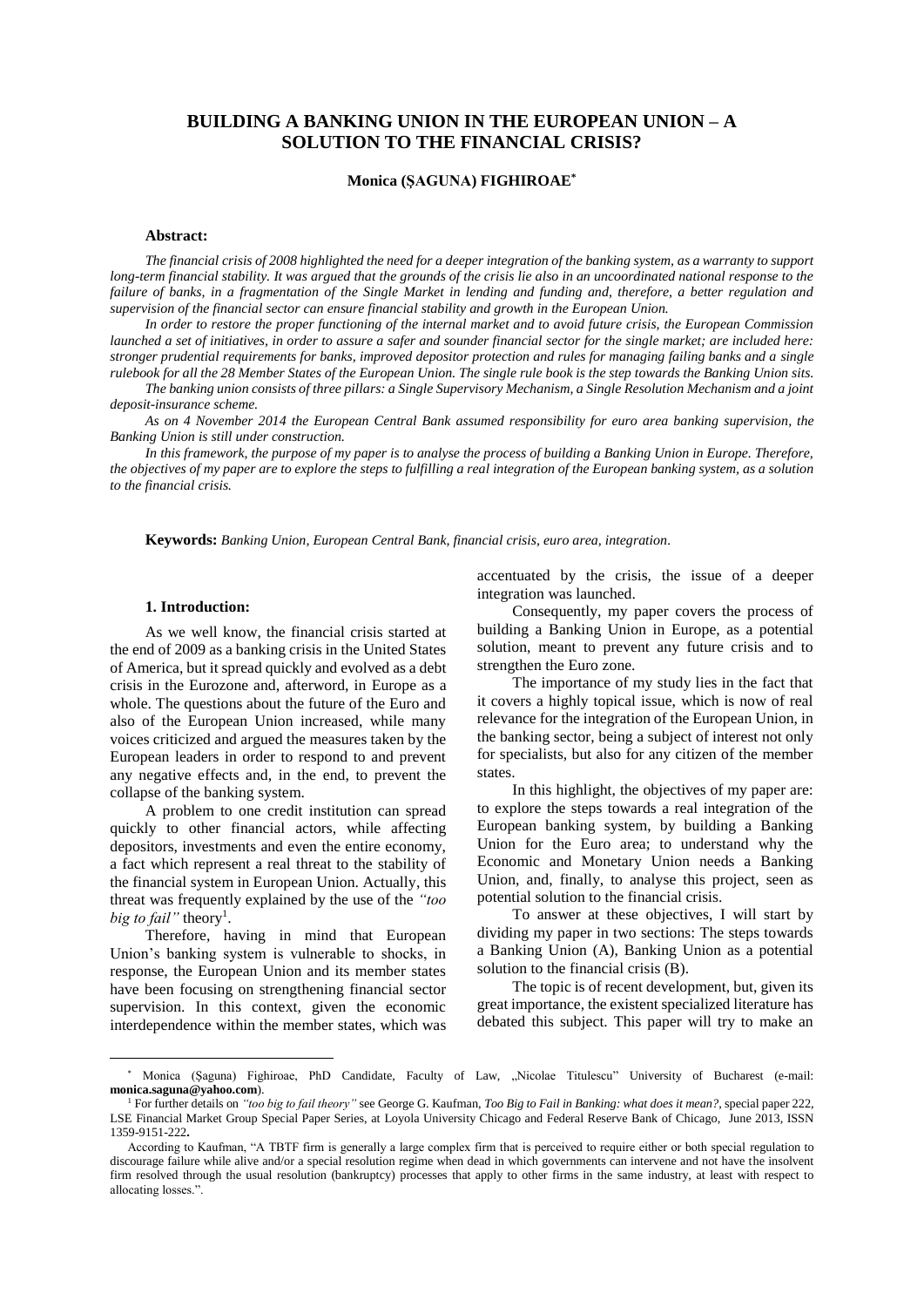objective and understandable analysis of an issue on which we can argue, without exaggerating, that changes the face of the European Union.

#### **2. Content**

## **A. The steps towards a Banking Union**

Looking back in the history of the European Union, we can say that Banking Union is indeed the most important European project undertaken, as a form of deeper integration, since the building of the Economic and Monetary Union and the introduction of euro as a common currency of the member states.

The project was launched in the summer of 2012, but evolved surprisingly quickly. The idea was to fight against financial fragmentation problem, which was seen as one of the euro crisis causes.

Even if last year European Central Bank assumed the responsibility for euro area banking supervision<sup>2</sup>, moment considered to be of great importance, the project is still under construction. It is built on several legislative acts, by which is meant to ensure the stability of the financial system and to prevent triggering in the future one of the crisis realities – meaning to ensure that banks and their shareholders and no longer taxpayers, will carry the risks and will pay for eventual losses.

It is important to point out that banking union is designed for the countries in the Euro Zone, which are *de jure* involved in the project. But, according to the SSM Regulation, the European member states which have not adopted the euro as national currency may opt in, but on a voluntary basis.

The project is based on a concept of common financial market regulation, the so-called Single Rulebook. It consists on horizontal sets of rules, which apply to all member states of the European Union, namely capital requirements for banks<sup>3</sup> (CRD IV package) and provisions of the Bank Recovery and Resolution Directive (BRRD)<sup>4</sup>.

The Banking Union project is built on three pillars:

• a European system for banking supervision -Single Supervisory Mechanism (SSM), by which European Central Bank (ECB) is in charge;

 a European mechanism for the resolution of insolvent banks - Single Resolution Mechanism (SRM), which implies a European Resolution Authority and a European Resolution Fund to finance

resolution measures; and

• a joint deposit-insurance scheme – which implies common standards for deposit guarantee schemes of member states.

Hereinafter some basic information about the three pillars of the European Banking Union project:

Regarding the first pillar, the legal framework at EU level for Single Supervisory Mechanism is based, at this moment, on following acts:

- Council Regulation No 1024/2013 of 15 October 2013 conferring specific tasks on the European Central Bank concerning policies relating to the prudential supervision of credit institutions (known as SSM Regulation);

- Regulation (EU) No 468/2014 of the European Central Bank of 16 April 2014 establishing the framework for cooperation within the Single Supervisory Mechanism between the European Central Bank and national competent authorities and with national designated authorities (known as SSM Framework Regulation);

- Decision of the European Central Bank of 31 January 2014 on the close cooperation with the national competent authorities of participating Member States whose currency is not the euro (ECB/2014/5);

- Regulation (EU) No 1163/2014 of the European Central Bank of 22 October 2014 on supervisory fees (ECB/2014/41).

Under the SSM Regulation, European Central Bank is responsible for the direct supervision of the credit institutions considered to be significant in the euro area, while national supervisors will continue to carry out the supervision for the other credit institutions, considered to be less significant, but under its ultimate responsibility. According to the first article of the regulation, its scope is to contribute to the safety and soundness of credit institutions, to the stability of the European financial system and to ensure consistent supervision.

In order to prevent a potential conflict of interests, there were established clear rules to assure the organizational and operational separation of the European Central Bank competences in the area of supervision and of monetary policy.

November 4, 2014 marked the ending of the preparatory phase for the SSM, which included an indepth examination of the resilience and balance sheets of the biggest banks in the euro area: European Central Bank assumed responsibility for euro area banking

 $\overline{a}$ 

<sup>2</sup> ECB assumed responsibility for Euro Area supervision on November 4, 2014.

<sup>&</sup>lt;sup>3</sup> The main legislative texts are:

Directive 2013/36/EU of the European Parliament and of the Council of 26 June 2013 on access to the activity of credit institutions and the prudential supervision of credit institutions and investment firms, amending Directive 2002/87/EC and repealing Directives 2006/48/EC and 2006/49/EC (CRD IV);

Regulation (EU) No 575/2013 of the European Parliament and of the Council of 26 June 2013 on prudential requirements for credit institutions and investment firms and amending Regulation (EU) No 648/2012.

<sup>4</sup> Directive 2014/59/EU of the European Parliament and of the Council of 15 May 2014 establishing a framework for the recovery and resolution of credit institutions and investment firms and amending Council Directive 82/891/EEC, and Directives 2001/24/EC, 2002/47/EC, 2004/25/EC, 2005/56/EC, 2007/36/EC, 2011/35/EU, 2012/30/EU and 2013/36/EU, and Regulations (EU) No 1093/2010 and (EU) No 648/2012, of the European Parliament and of the Council (BRR Directive).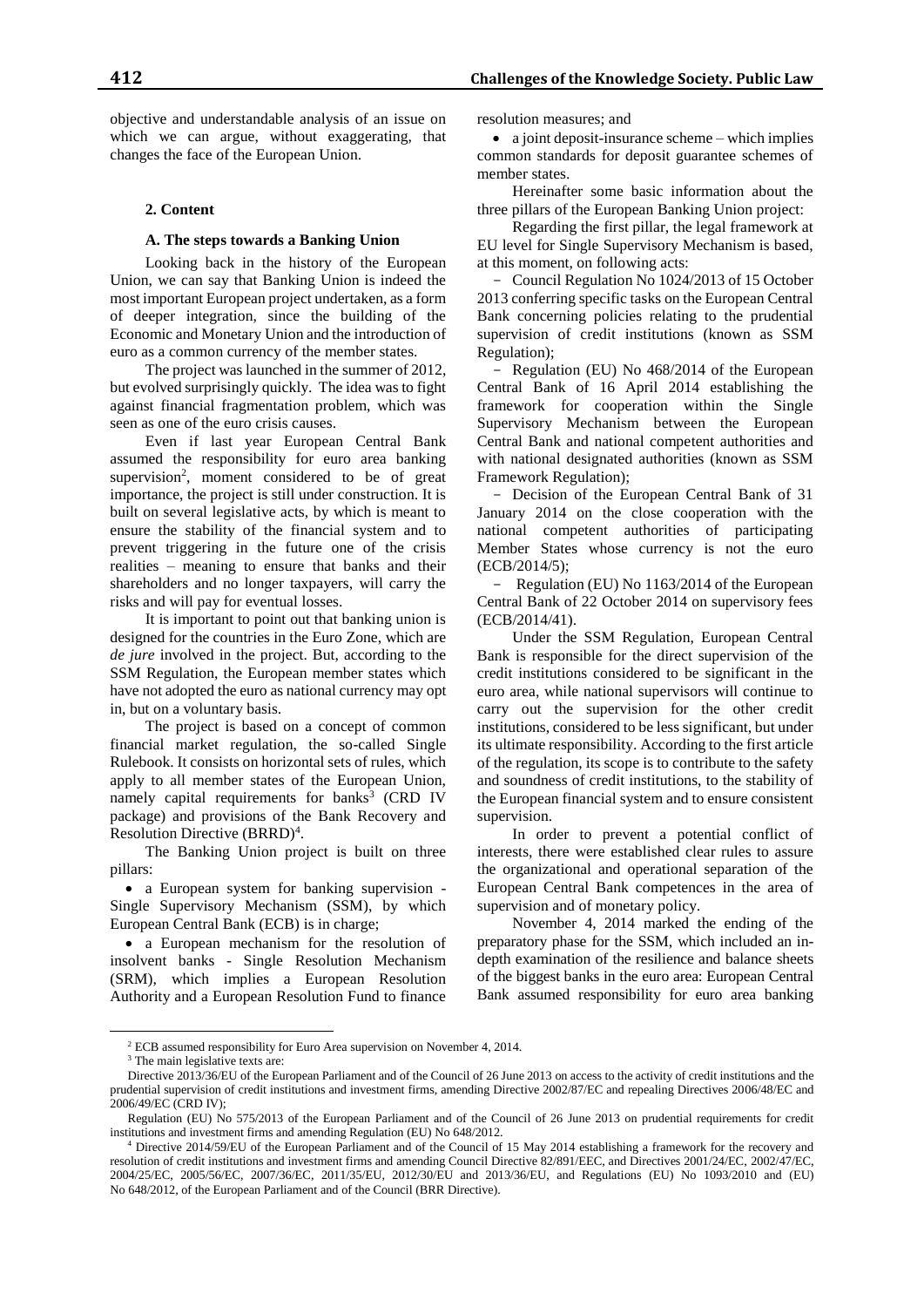supervision, which meant a clear and important step towards Banking Union.

SSM Regulation established the ground rules for the functioning of the Single Supervisory Mechanism. The operational arrangements needed for the implementation of the tasks conferred upon ECB by the Regulation are contained in the Framework Regulation, which further develops and specifies the cooperation procedures established in the SSM Regulation between European Central Bank and the national competent authorities within the Single Supervisory Mechanism and ensures the effective and consistent functioning of the SSM.

As for the Member States whose currency is not the euro, ECB decision of 31 January 2014 establishes the procedure to be followed in order to enter in a close cooperation with the European Central Bank.

As for the second pillar, the legal framework at EU level for Single Resolution Mechanism is based, at this moment, on following acts:

- Directive 2014/59/EU of the European Parliament and of the Council of 15 May 2014 establishing a framework for the recovery and resolution of credit institutions and investment firms and amending Council Directive 82/891/EEC, and Directives 2001/24/EC, 2002/47/EC, 2004/25/EC, 2005/56/EC, 2007/36/EC, 2011/35/EU, 2012/30/EU and 2013/36/EU, and Regulations (EU) No 1093/2010 and (EU) No 648/2012, of the European Parliament and of the Council (known as BRR Directive);

- Regulation (EU) No 806/2014 of the European Parliament and of the Council of 15 July 2014 establishing uniform rules and a uniform procedure for the resolution of credit institutions and certain investment firms in the framework of a Single Resolution Mechanism and a Single Resolution Fund and amending Regulation (EU) No 1093/2010 (known as SRM Regulation);

- Council Implementing Regulation (EU) 2015/81 of 19 December 2014 specifying uniform conditions of application of Regulation (EU) No 806/2014 of the European Parliament and of the Council with regard to ex ante contributions to the Single Resolution Fund;

- Intergovernmental Agreement (IGA) on the Single Resolution Fund;

 Communication from the Commission on the application, from 1 August 2013, of the state aid rules to support measures in favour of banks in the context of the financial crisis;

The Bank Recovery and Resolution Directive entered into force on 2 July 2014 and had to be transposed into national law by the Member States by December 31, 2014.

It establishes a common framework for the recovery and resolution of banks and investment firms across the European Union and provides the ways in which the credit institutions in difficulty can be rescued without requiring taxpayer bailouts.

The BRRD sets out the rules for the resolution of banks and large investment firms in all European

Union Member States. Banks are required to prepare recovery plans to overcome financial distress. Authorities have also a set of powers to intervene in the operations of banks to avoid them failing or to restructure them, allocating losses to shareholders and creditors, by following a clearly defined hierarchy. There are also provided powers to implement plans to resolve failed banks in a way that preserves their most critical functions and avoids taxpayers having to bail them out.

As for the financing, member states are required, to set up ex-ante resolution funds to ensure that the resolution tools can be applied effectively. In the case of euro area Member States, from 2016, these funds will be replaced by the Single Resolution Fund.

The Single Resolution Mechanism is designed for the euro area. The main purpose of the Single Resolution Mechanism is to ensure that eventual future bank failures in the banking union are managed efficiently, with minimal costs to taxpayers and the real economy. The manner of implementation is similar to the Single Supervisory Mechanism, meaning that European Central Bank will have the ultimate responsibility for the resolution of all banking cases in the euro area, but the tasks will be divided between the Single Resolution Mechanism and the national authorities; similar to the first pillar, the Single Resolution Mechanism will be directly responsible for the significant banks and cross-border cases.

Without prejudice to the main purpose - that any resolution is first financed by a bank and its shareholders, and if necessary also partly by a bank's creditors - there will also be another funding source available to appeal to, if neither the contributions of shareholders nor those of a bank's creditors are sufficient. To this end, the Single Resolution Fund (SRF) was established through an Intergovernmental Agreement, which contains the provisions relating to the transfer of contributions and mutualisation of the SRF.

The Single Resolution Fund together with European Stability Mechanism (ESM) facility and the Directive 2014/49/EU of the European Parliament and of the Council of 16 April 2014 on deposit guarantee schemes (DGS) represents the third pillar of the Banking Union.

The objective of Directive 2014/49/EU is to ensure a quick compensation of bank account holders in case of a bank failure. The current deadline for compensation of 20 working days is reduced to seven working days. The DGS sets the threshold of 100 000 euro for depositor protection. It requires higher amounts to be protected if they are temporarily high balances arising from, from example house sales. Also, the directive provides a funding mechanism in several steps and restrictions on investment of the financial means, with the scope to ensure that the deposit guarantee schemes dispose of financial means that are proportionate to their liabilities and that these financial means are safeguarded against potential losses.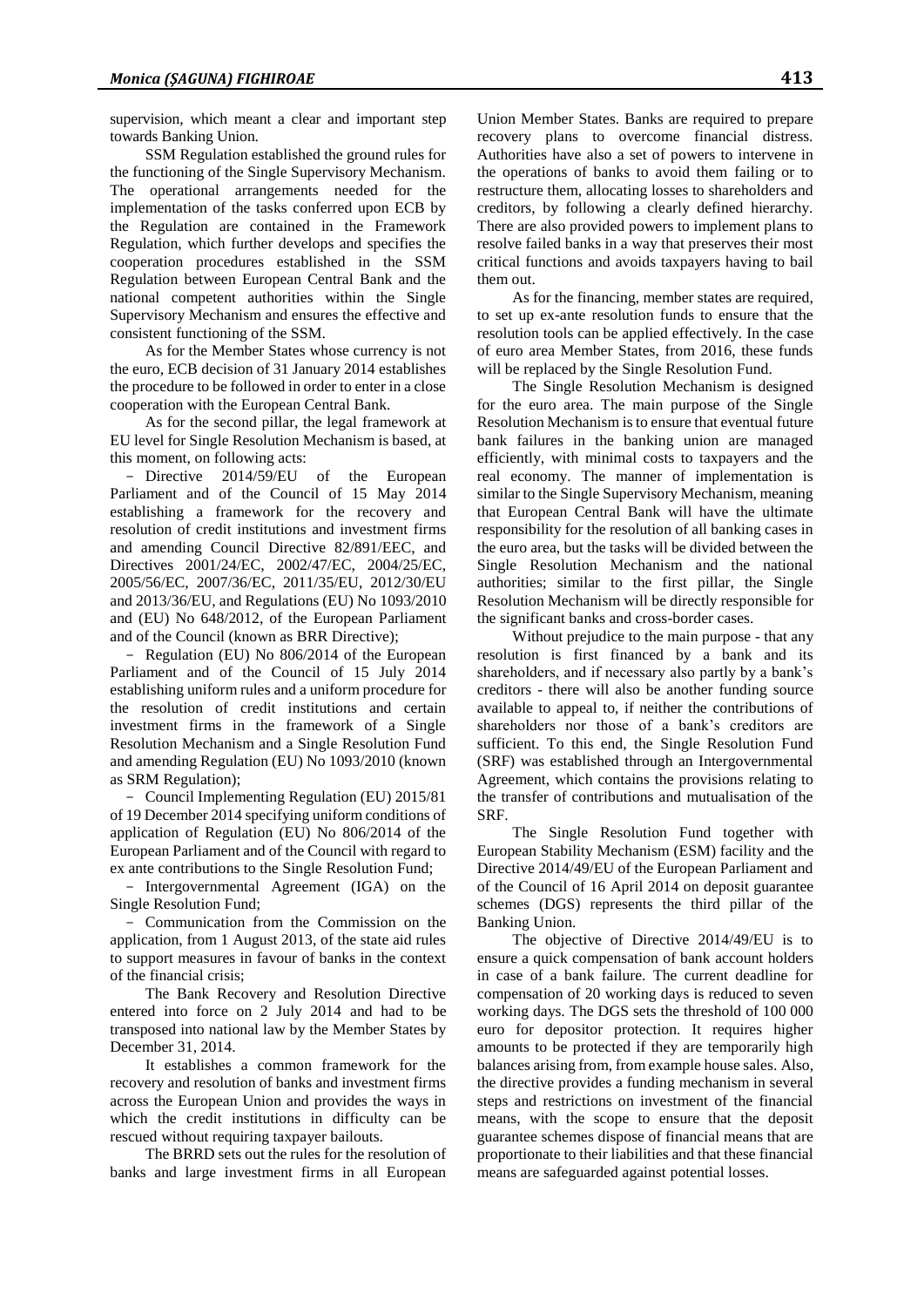## **B. Banking Union as a potential solution to the financial crisis**

The project of Banking Union was promoted and presented by the European leaders as a viable solution to the financial crisis. But, first of all, before trying to understand the reasons why it can be a real solution and if it is indeed a solution and not a disguised form of centralising power and decisions at the European Union level, we have to answer at one important question: *why Economic and Monetary Union needs a Banking Union?* 

With a euro crisis as a premises, Banking Union was designed as a fundamental complement to the Economic and Monetary Union (EMU) and to the internal market; if EMU had the purpose to promote a single currency in the European Union, Banking Union is to align responsibility for supervision, resolution and funding at a centralized – European Union level and to harmonize the rules across the euro area.

The Report of the Four Presidents *"Towards a genuine Economic and Monetary Union" (EU, 2012)*<sup>5</sup> argues that the euro area needs stronger mechanisms to ensure sound national policies so that Member States can reap the full benefits of the EMU. This is essential to ensure trust in the effectiveness of European and national policies, to fulfil vital public functions, such as stabilization of economies and banking systems, to protect citizens from the effects of unsound economic and fiscal policies, and to ensure high level of growth and social welfare.

Its conclusion is that the EMU requires an integrated financial framework or a Banking Union built on three pillars: a single supervisory mechanism, a single resolution mechanism and a single deposit guarantee scheme. President Van Rompuy also adds that there is a crucial need for a Single Rule Book and for an harmonized application of EU rules.

Indeed, despite of the critics launched by the Euro sceptics, the EMU and the single European currency attracted obvious advantages and benefits to individuals, to business and to the whole economies of the member states, like: stable prices for consumers and citizens; the exclusion of the currency risk between euro area countries has been eliminated, which contributed to foster growth and maintain stability; greater security and more opportunities for businesses and markets; more integrated financial markets; moreover the trade and the labour mobility were stimulated.

However, all this advantages were not sufficient for the euro member states to avoid the sovereign debt crisis, which had great negative impact on them and threatened also the survival of the single currency.

The crisis brought important lessons, but one of the most important was that the monetary union was incomplete and the fragmentation of the banking system was one of its causes.

This is why how banking union fully completes the EMU and European leaders believed that its achievement is to create a "genuine" EMU. The EMU needs a Banking Union, because a stable financial system is necessary to safeguard the stability of the euro area and ensure the effective transmission of a single monetary policy.

Christian Noyer in *"Why the Economic and Monetary Union need a banking union"*<sup>6</sup> argued the importance of the project for the euro in an objective and conclusively manner. He said that the key to banking union can be summed up as follows: the aim is to find a way to ensure that banks in the euro area are considered precisely as that, as "euro area banks", and not as "Irish", "German" or "Italian" banks. In other words, the goal is to ensure that credit conditions in the euro area will not depend on *where* you are but on *who* you are, which is what should be expected of an efficient financial market.

Crisis management process in European Union implied a set of important measures meant not only to solve the problem in the near future, but to create a stable system, no more vulnerable to shocks. The EU response to crisis is not the topic of this paper, but, in order to create a full view of the context, the package of measures implied important actions like: the implementation of adjustments programs, the creation of the European Financial Stability Facility (EFSF) and European Stability Mechanism (ESM), the adoption of the "six-pack" and the Treaty on Stability, Coordination and Governance  $(TSCG)^7$ , the adoption of the Single Rule-Book, the ECB framework for Outright Monetary Transactions etc.

Banking Union project is one of these measures, advanced as a major potential solution to the financial crisis, but a measure which involves much more than the foregoing ones, first of all because it represents a transfer of sovereignty from national to European level and the enhancement of the European Central Bank's role and importance.

First of all, by the implementation of this project, as part of crisis management programme, it can reduce fragmentation of European banking markets, because an integrated system would involve uniform means of enforcement and would annihilate national distortions

 $\overline{a}$ 

<sup>5</sup> Towards a genuine Economic and Monetary Union, 5 December 2012, Herman Van Rompuy, President of the European Council in close collaboration with: José Manuel Barroso, President of the European Commission, Jean-Claude Juncker, President of the Eurogroup, Mario Draghi, President of the European Central Bank, accessed February 15, 2015, at:

http://www.consilium.europa.eu/uedocs/cms\_Data/docs/pressdata/en/ec/134069.pdf.

<sup>6</sup> Christian Noyer: "Why the Economic and Monetary Union needs a banking union", address by Mr Christian Noyer, Governor of the Bank of France and Chairman of the Board of Directors of the Bank for International Settlements, at the Lamfalussy Lectures Conference "The euro dilemma: inside or outside?", Budapest, 31 January 2014, accessed February 15, 2015, at:

http://www.bis.org/review/r140205e.htm;

<sup>7</sup> It is formed by Five Regulations and one Directive (that is why it is called six-pack) and covers not only fiscal surveillance, but also macroeconomic surveillance under the new Macroeconomic Imbalance Procedure;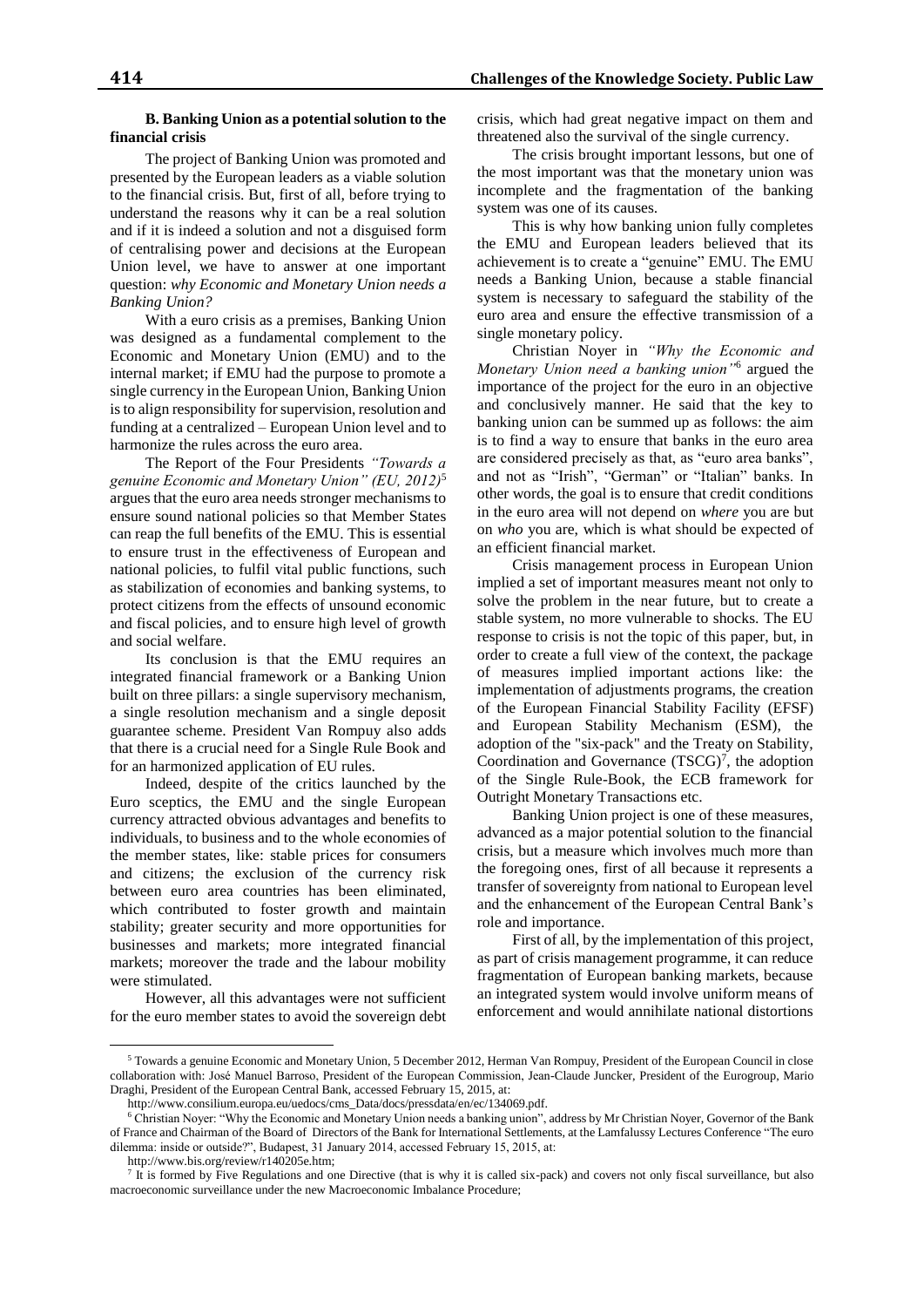of actions which are to affect the stability of the financial system. In this line, the responsibility for the banking supervision and for the financial support is transferred at a centralised level.

While Single Supervision Mechanism helps to uniform the supervision practices and the risk management in the participating member states, the Single Resolution Mechanism enables intervention in a timely manner to address weak banks and prevent contagion across the system.

The main reason it is necessary to create a banking union with a supervisory mechanism at the EU level has to do with the importance of financial stability and market integration, which are not occurring at the same time at the national level. This is what Shoenmaker calls 'the financial trilemma.' This theory suggests that policymakers can choose only two of the three following objectives: financial stability, financial integration and national financial policies (such as bank supervision and resolution). This is because 'national financial policies usually fail to recognize the externality generated by cross-border banks in difficulty.' In fact, financial integration at the EU level gives rise to the supranational interdependence of financial agents.

Regulating these supranational relations requires extra information about the activities of institutions located outside the jurisdiction of the national authorities. No national central bank or parliament has access to all the required information about financial institutions located outside of its territory. However, the activities of these banks influence the banking sector and they cannot exercise authority over the cross-border financial institution. At the same time, the national supervisory institution does not have enough information about the financial institutions that are established in its territory, and whose activities go beyond national boundaries. Monitoring these institutions is difficult for the national mechanisms.

Therefore, the national authorities are not able to extend robust supervisory mechanisms to these crossborder entities, and may provide troubled banks across the border with capital flow while having no control over the capital injection's effects. Another possibility is that the national authorities may not provide enough funds to troubled institutions due to a lack of information and control, which in turn leads to financial instability.

Moreover, national supervisors are more vulnerable to regulatory capture. Both of these elements undermine financial stability, and therefore, combining these three objectives is not possible at the national level. In this regard, Benoît Cœuré, member of the ECB's executive board stated that: "by setting

 $\overline{a}$ 

the incentives correctly, a fully-fledged banking union permits an internalization of this externality, making sure that banks strengthen their capital and liquidity on sunny days and can continue to lend on rainy days".

Additionally, in a highly integrated financial system such as the European Union, reducing moral hazard and excessive risk-taking requires a consistent set of regulatory incentives, based not only on common rules but also on integrated supranational powers in banking supervision. Therefore, integration in the banking sector that underlies the financial integrated market is necessary to stop reckless risktaking by banks in the internal market $8$ .

The question if a banking union would have prevented the sovereign debt crisis was addressed in a paper of the International Monetary Fund, entitled *"Would a banking union have prevented this crisis?"*. The conclusion was that, arguably, it would not have halted the sovereign debt crisis in some countries. But a well-functioning banking union could have substantially weakened, if not broken, the adverse sovereign-bank-growth spirals, maintained depositor confidence, and attenuated the liquidity and funding freezes that followed.

The rate cuts of the European Central Bank would more likely have fed through to lower borrowing costs for the private sector. A strong banking union would also have limited the concentrated exposures of banks to certain risks. For example, euro-area-wide supervisors would arguably not have allowed size, structure and concentration risks to grow as they did in countries such as Spain, Ireland, or Cyprus, or for general banking weaknesses to have accumulated in some other places. That said, as the United States and other recent experiences suggest, supervision would have had to strive to be of a high standard. Merely reorganizing supervisory structures would not of itself have addressed the buildup of systemic risk or the too-big-to-fail problem<sup>9</sup>.

#### **3. Conclusions**

As a conclusion, the study focused on the European Banking Union a project, a long debated subject nowadays, a topic of high interest which is believed to be a solution to the financial crisis.

In the first part, there were covered the steps towards a Banking Union, mainly from the legal point of view, steps which were passed by the European leaders in a fast manner, given its importance in crisis context and for the architecture of the European Union.

Second part, tried reveal to why Economic and Monetary Union needs a Banking Union and why it is

<sup>8</sup> European Union Towards the Banking Union, Single Supervisory Mechanism and Challenges on the Road Ahead, Mandana Niknejad, European Journal of Legal Studies, (2014) 7(1) EJLS 92, accessed February 15, 2015, http://www.ejls.eu/15/186UK.htm..

<sup>9</sup> A Banking Union for the Euro Area, International Monetary Fund, prepared by Rishi Goyal, Petya Koeva Brooks, Mahmood Pradhan, Thierry Tressel, Giovanni Dell'Ariccia, Ross Leckow, Ceyla Pazarbasioglu, and an IMF Staff Team 1, authorized for distribution by Reza Moghadam, February 13, 2013, pg. 8.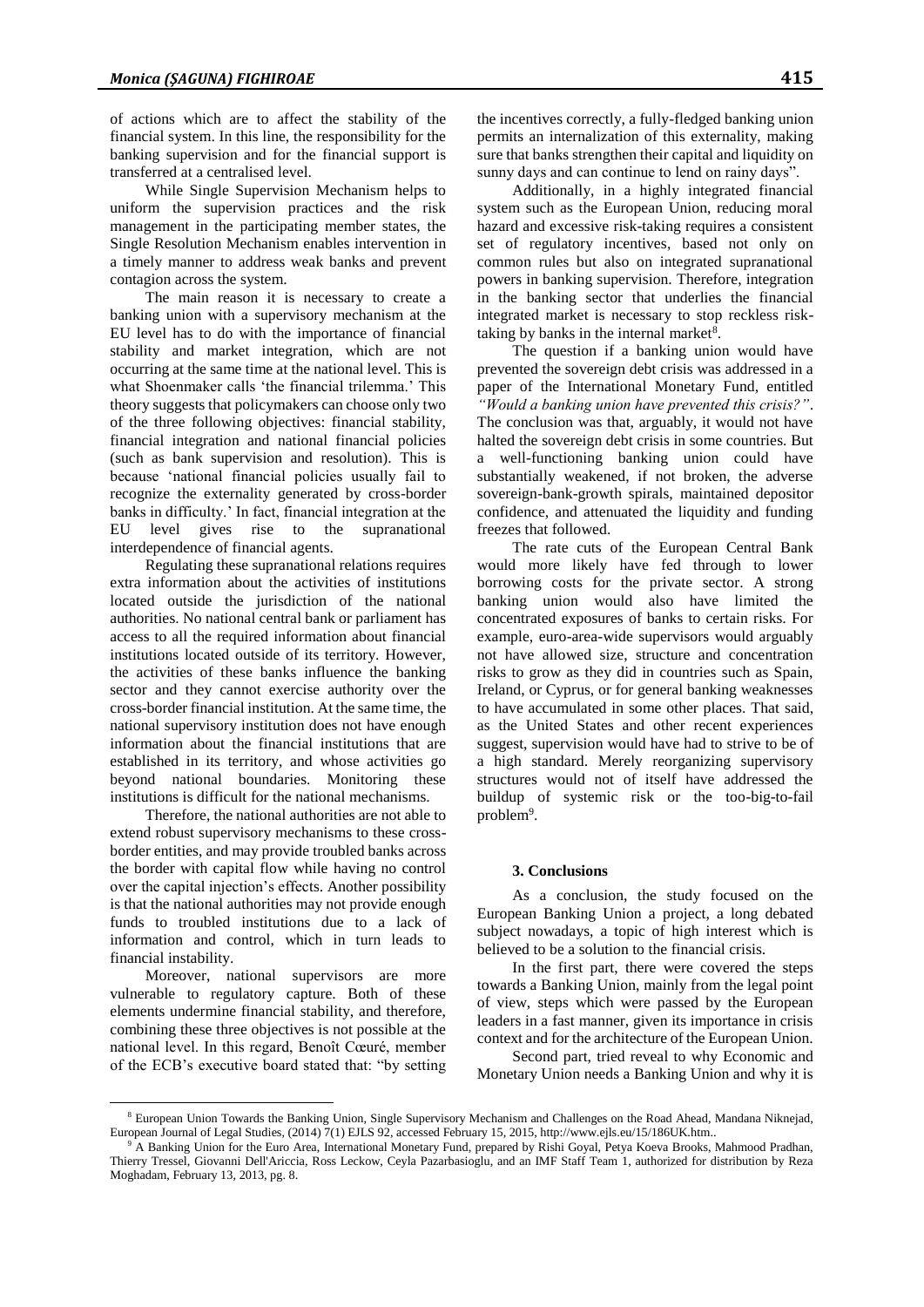My opinion is that the arguments for the first view, that Banking Union is a real solution to the

**References**

- Council Regulation No 1024/2013 of 15 October 2013 conferring specific tasks on the European Central Bank concerning policies relating to the prudential supervision of credit institutions (known as SSM Regulation);
- Regulation (EU) No 468/2014 of the European Central Bank of 16 April 2014 establishing the framework for cooperation within the Single Supervisory Mechanism between the European Central Bank and national competent authorities and with national designated authorities (known as SSM Framework Regulation);
- Decision of the European Central Bank of 31 January 2014 on the close cooperation with the national competent authorities of participating Member States whose currency is not the euro (ECB/2014/5);
- Regulation (EU) No 1163/2014 of the European Central Bank of 22 October 2014 on supervisory fees (ECB/2014/41);
- Directive 2014/59/EU of the European Parliament and of the Council of 15 May 2014 establishing a framework for the recovery and resolution of credit institutions and investment firms and amending Council Directive 82/891/EEC, and Directives 2001/24/EC, 2002/47/EC, 2004/25/EC, 2005/56/EC, 2007/36/EC, 2011/35/EU, 2012/30/EU and 2013/36/EU, and Regulations (EU) No 1093/2010 and (EU) No 648/2012, of the European Parliament and of the Council (known as BRR Directive);
- Regulation (EU) No 806/2014 of the European Parliament and of the Council of 15 July 2014 establishing uniform rules and a uniform procedure for the resolution of credit institutions and certain investment firms in the framework of a Single Resolution Mechanism and a Single Resolution Fund and amending Regulation (EU) No 1093/2010 (known as SRM Regulation);
- Council Implementing Regulation (EU) 2015/81 of 19 December 2014 specifying uniform conditions of application of Regulation (EU) No 806/2014 of the European Parliament and of the Council with regard to ex ante contributions to the Single Resolution Fund;
- Intergovernmental Agreement (IGA) on the Single Resolution Fund;
- Communication from the Commission on the application, from 1 August 2013, of the state aid rules to support measures in favour of banks in the context of the financial crisis;
- Directive 2014/49/EU of the European Parliament and of the Council of 16 April 2014 on deposit guarantee schemes;
- George G. Kaufman, Too Big to Fail in Banking: what does it mean?, special paper 222, LSE Financial Market Group Special Paper Series, at Loyola University Chicago and Federal Reserve Bank of Chicago, June 2013, ISSN 1359-9151-222.;
- European Union Towards the Banking Union, Single Supervisory Mechanism and Challenges on the Road Ahead, Mandana Niknejad, European Journal of Legal Studies, (2014) 7(1) EJLS 92, accessed February 15, 2015, http://www.ejls.eu/15/186UK.htm;
- Towards a genuine Economic and Monetary Union, 5 December 2012, Herman Van Rompuy, President of the European Council in close collaboration with: José Manuel Barroso, President of the European Commission, Jean-Claude Juncker, President of the Eurogroup, Mario Draghi, President of the European Central Bank, accessed February 15, 2015, http://www.consilium. europa.eu/uedocs/cms\_Data/docs/pressdata/en/ec/134069.pdf;
- Christian Noyer: "Why the Economic and Monetary Union needs a banking union", address by Mr Christian Noyer, Governor of the Bank of France and Chairman of the Board of Directors of the Bank for International Settlements, at the Lamfalussy Lectures Conference "The euro dilemma: inside or outside?", Budapest, 31 January 2014, accessed February 15, 2015, http://www.bis.org/ review/r140205e.htm;

**416 Challenges of the Knowledge Society. Public Law**

financial crisis, are strong and, in the same time, relevant. But, their authenticity is to be confirmed in practice. What is for sure is that this new architecture is to reduce the negative effects of a future crisis, if it doesn't succeed in preventing it at all.

As a suggestion for future researches, I believe that an interesting paper would consist into analysing the "pros" and the "cons" for a non-euro member state to enter in a close cooperation with the European Central Bank before adopting the euro currency.